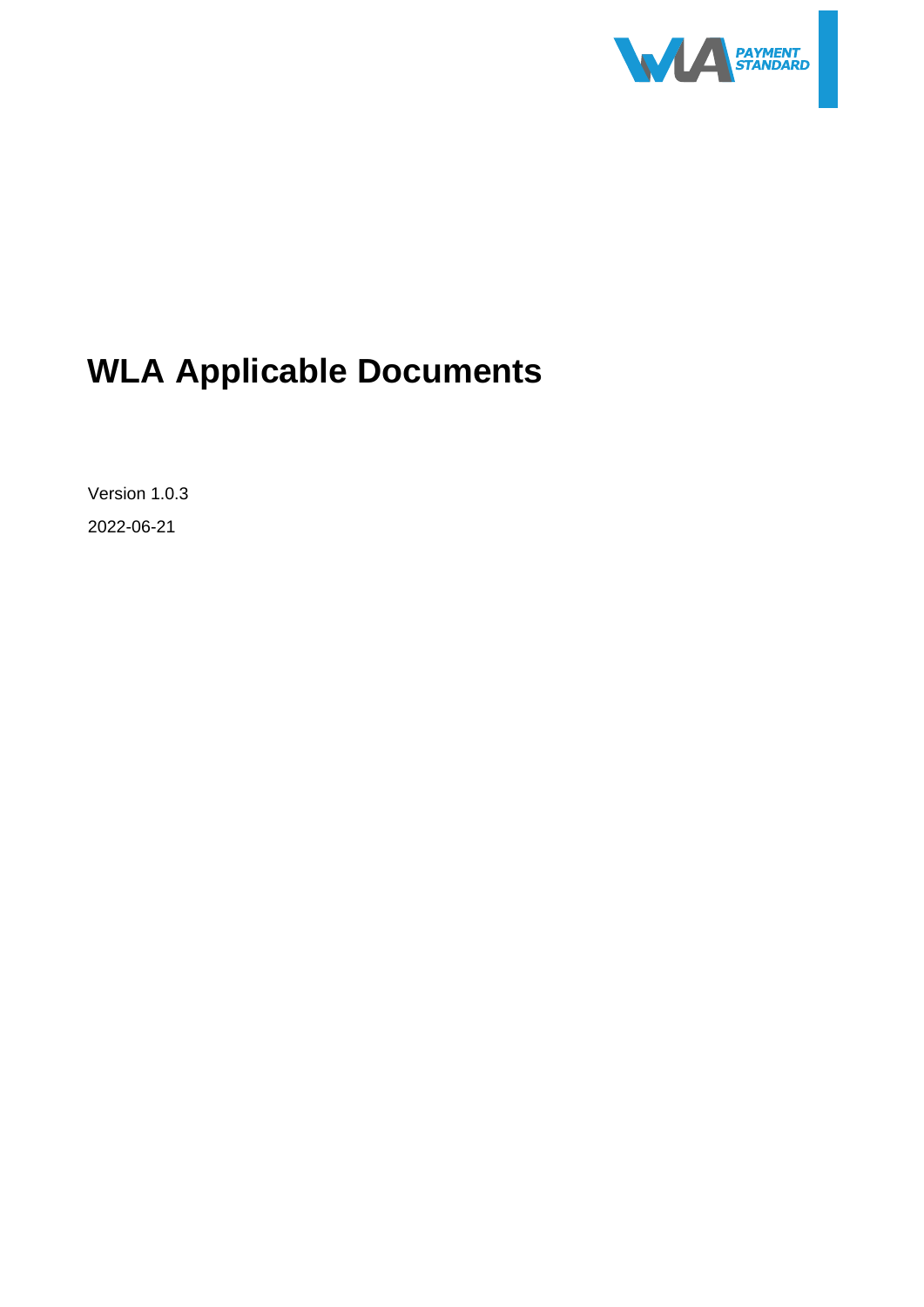

# Legal Notice

© 2022 White Label Alliance e. V. ("WLA")

This document may solely be used by WLA Members in strict compliance with Exhibit 3 ("Certification Process") to the Articles of Association of WLA.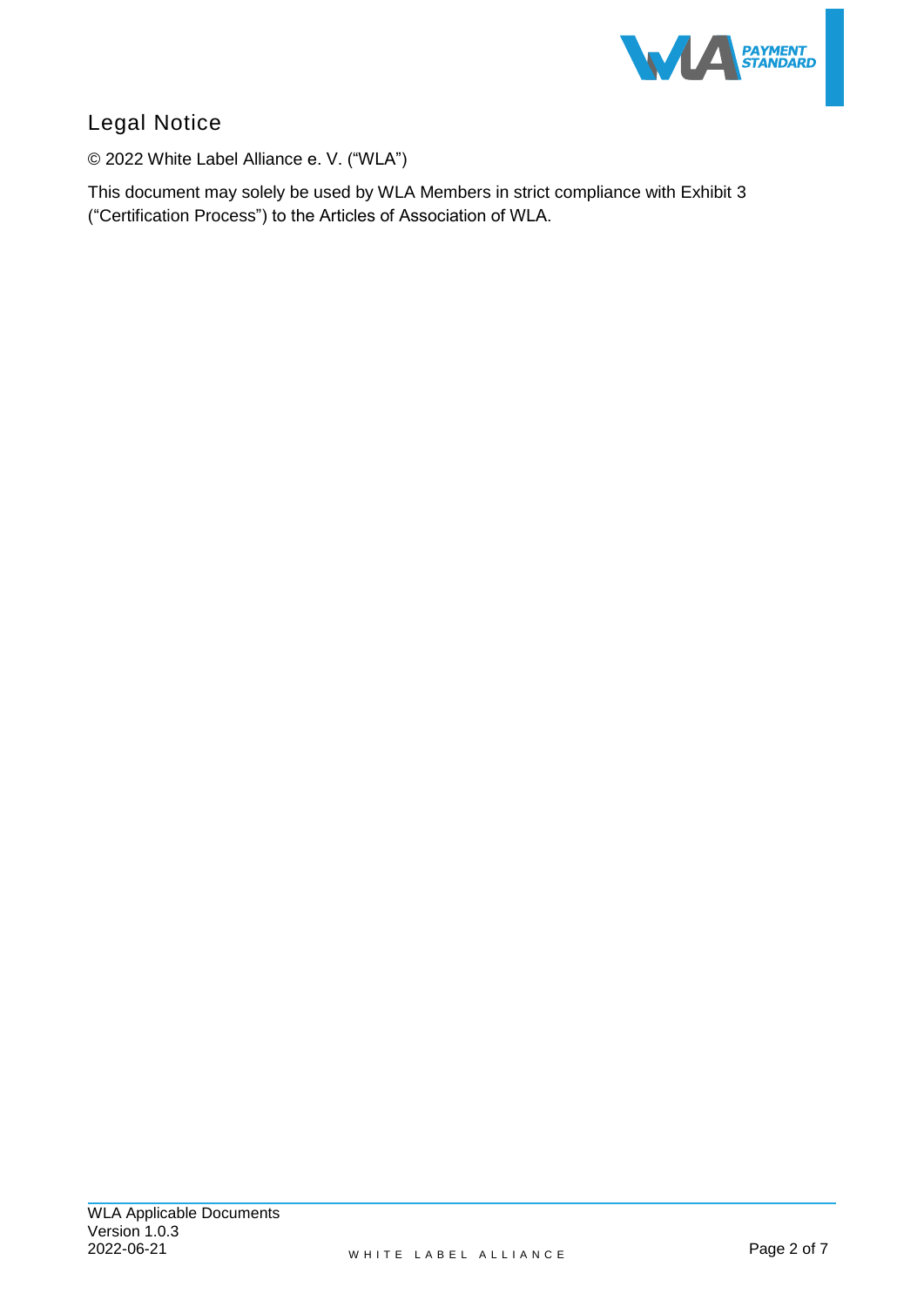

## Document Revision

| Version | <b>Sections</b> | <b>Change Description</b>                                                                                                                                                           |  |
|---------|-----------------|-------------------------------------------------------------------------------------------------------------------------------------------------------------------------------------|--|
| 1.0.0   |                 | Initial revision                                                                                                                                                                    |  |
| 1.0.1   | 2.1             | Deactivation Date adapted for the WLA DCA ICS versions 1.0.5 and<br>Activation Date added for the new WLA DCA ICS version 1.0.6.                                                    |  |
|         |                 | Deactivation Date adapted for the WLA DCA Card Images V1.2.1 and<br>Activation Date added for the new WLA DCA Card Images V1.2.2.                                                   |  |
| 1.0.2   | 2.1             | Deactivation Date adapted for the WLA DCA Card Images V1.2.2 and<br>Activation Date added for the new WLA DCA Card Images V1.2.3.                                                   |  |
| 1.0.3   | 2.1             | Deactivation Date adapted for the WLA Dual Card Application Specification<br>version 1.1.0 and Activation Date added for the new WLA Dual Card<br>Application Specification V1.3.0. |  |
|         |                 | Deactivation Date adapted for the WLA DCA ICS versions 1.0.6 and<br>Activation Date added for the new WLA DCA ICS version 1.3.0.                                                    |  |
|         |                 | Deactivation Date adapted for the WLA DCA Card Images V1.2.3 and<br>Activation Date added for the new WLA DCA Card Images V1.3.0.                                                   |  |
|         |                 | Deactivation Date adapted for the WLA DCA Test Plan V1.2.2 and<br>Activation Date added for the new WLA DCA Test Plan V1.3.0.                                                       |  |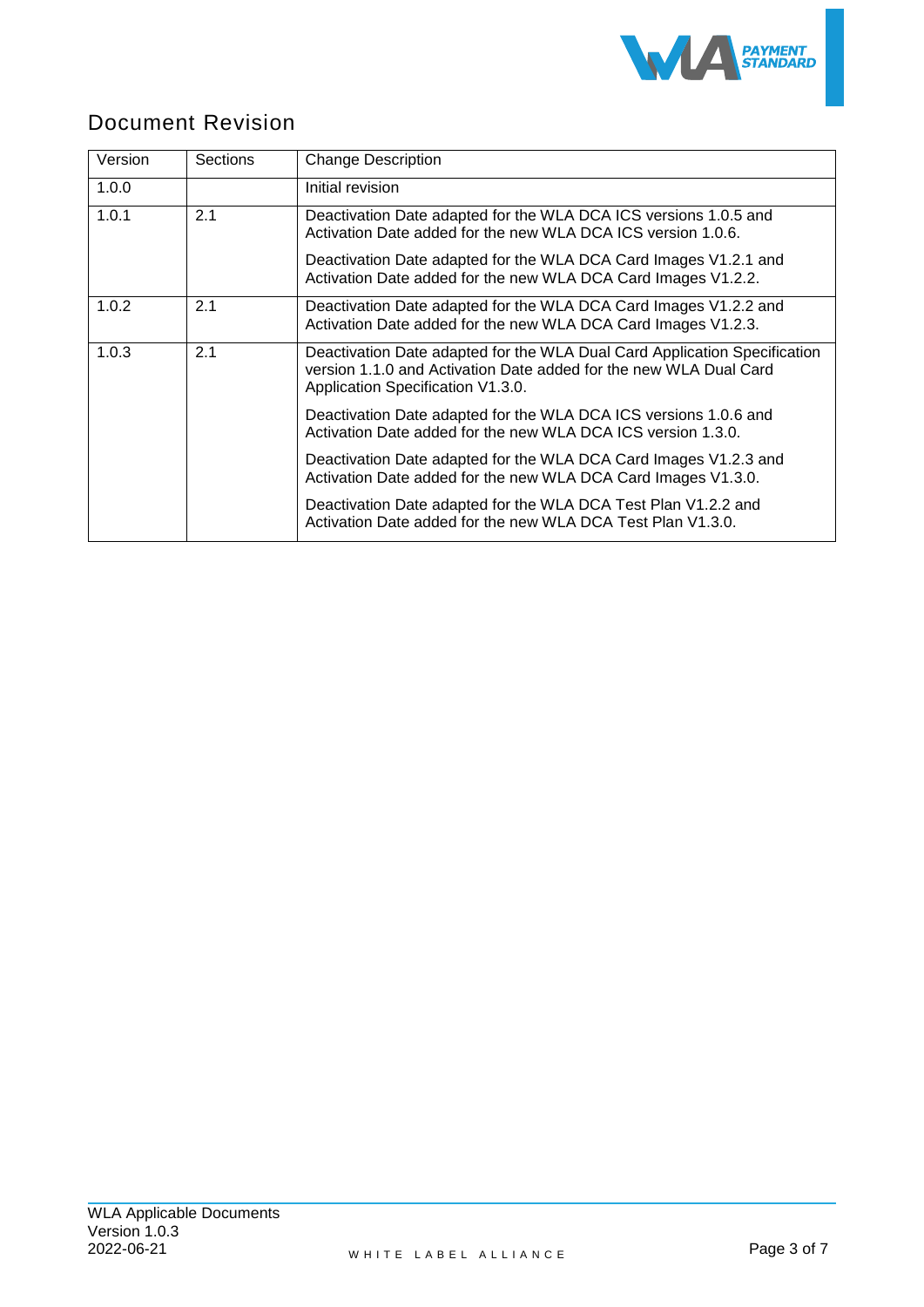

# **Table of Contents**

| 1.1 |  |
|-----|--|
| 1.2 |  |
| 1.3 |  |
| 1.4 |  |
| 1.5 |  |
|     |  |
| 2.1 |  |
| 2.2 |  |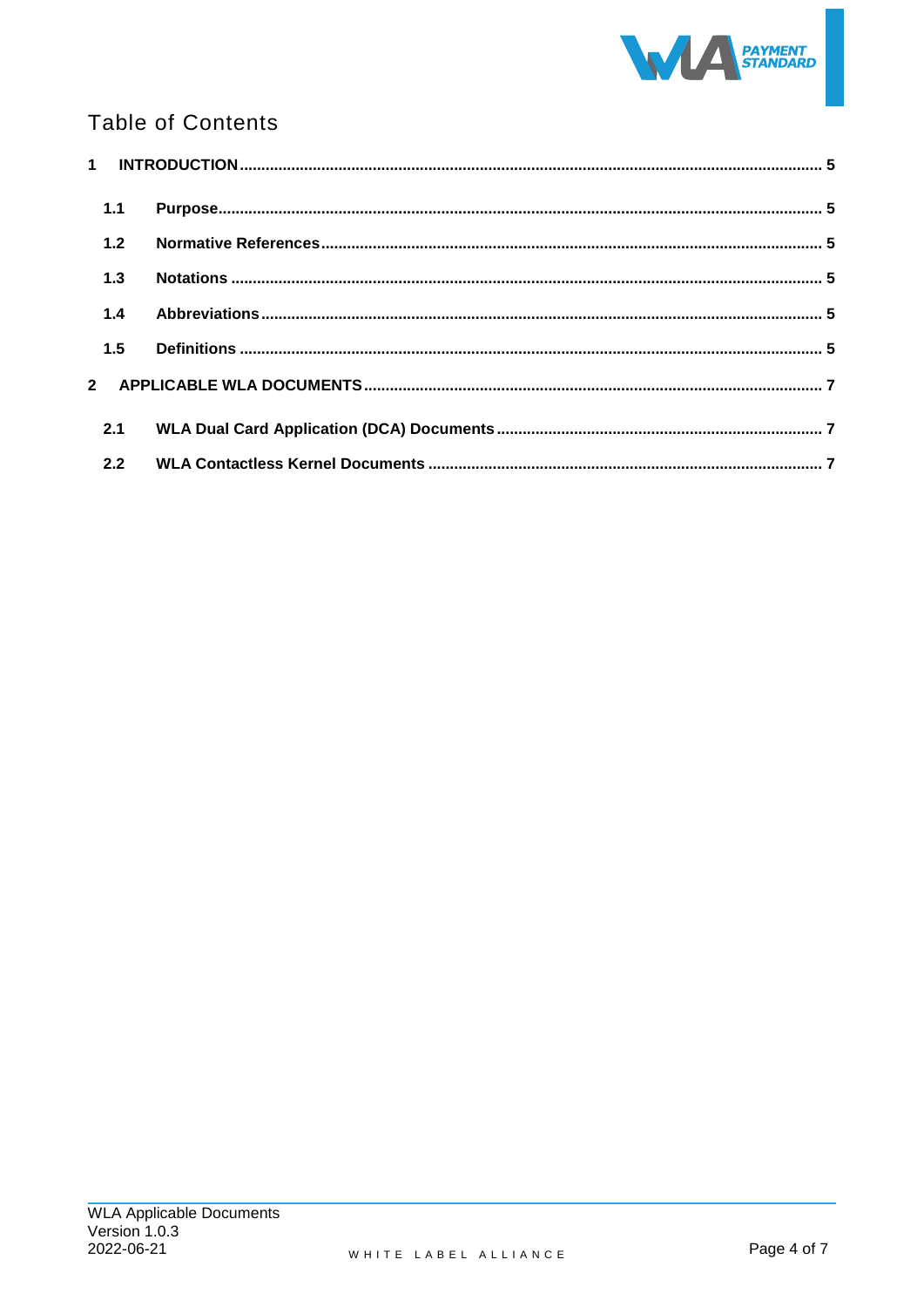

# <span id="page-4-0"></span>**1 INTRODUCTION**

#### <span id="page-4-1"></span>**1.1 Purpose**

This document defines the WLA specifications and Certification documents Activation Dates applicable for the WLA DCA Certification Procedure [\[WLA\\_DCA\\_PRO\]](#page-4-6) and the WLA Kernel Certification Procedure [\[WLA\\_CLK\\_PRO\].](#page-4-7)

This document is updated by WLA each time a new WLA specification, WLA specification bulletin, WLA Test Plan or other form will apply for a WLA Certification. In this case the Activation Dates may be defined with a Deactivation Date for a previous versions of the WLA document, for which a WLA certification may still be applicable for a limited period of time after the Activation Dates of the WLA document.

## <span id="page-4-2"></span>**1.2 Normative References**

<span id="page-4-6"></span>

| Reference     | Document Name                                         | Version                    |
|---------------|-------------------------------------------------------|----------------------------|
| [WLA_DCA_PRO] | <b>WLA DCA Certification Procedure</b>                | According to this document |
| [WLA_CLK_PRO] | <b>WLA Contactless Kernel Certification Procedure</b> | According to this document |

#### <span id="page-4-7"></span><span id="page-4-3"></span>**1.3 Notations**

For the purposes of this document, the following notation applies:

Dates are expressed as: Month (abbreviation or full name), Day (number) Year (YYYY).

#### <span id="page-4-4"></span>**1.4 Abbreviations**

- CB Certification Body
- CLK Contactless Kernel
- DCA Dual Card Application
- ICS Implementation Conformance Statement
- PRO Procedure
- TP Test Plan

#### <span id="page-4-5"></span>**1.5 Definitions**

**Activation Date:** Date from which the WLA document is applicable for any new WLA certification.

**CB:** The WLA Certification Body (CB) is an independent third-party (in the meaning of the [ISO/IEC](https://en.wikipedia.org/wiki/ISO/IEC_17024)  [17024](https://en.wikipedia.org/wiki/ISO/IEC_17024) standard) providing a Conformance assessment for a Product against requirements defined in the WLA Certification Procedures.

**Certification:** Formal assessment procedure in which the CB grants written assurance that a Product tested by one Laboratory (or several Laboratories) conforms to WLA Requirements and matches with information provided by the Vendor.

**Certification Procedure:** WLA document describing the various sequential process steps to certify a WLA Product.

**Certificate:** Formal Conformance statement issued and signed by WLA CB declaring the details of the certified Product and the requirements against the Product was successfully tested and evaluated.

**CB Evaluation Report:** Evaluation results document provided by the Evaluator as an outcome of the CB's Test Report(s) review summarizing the confirmed Product implementation details, the requirements against the Product has been tested, test environment, Tests conducted by the Laboratory (as provided in the Test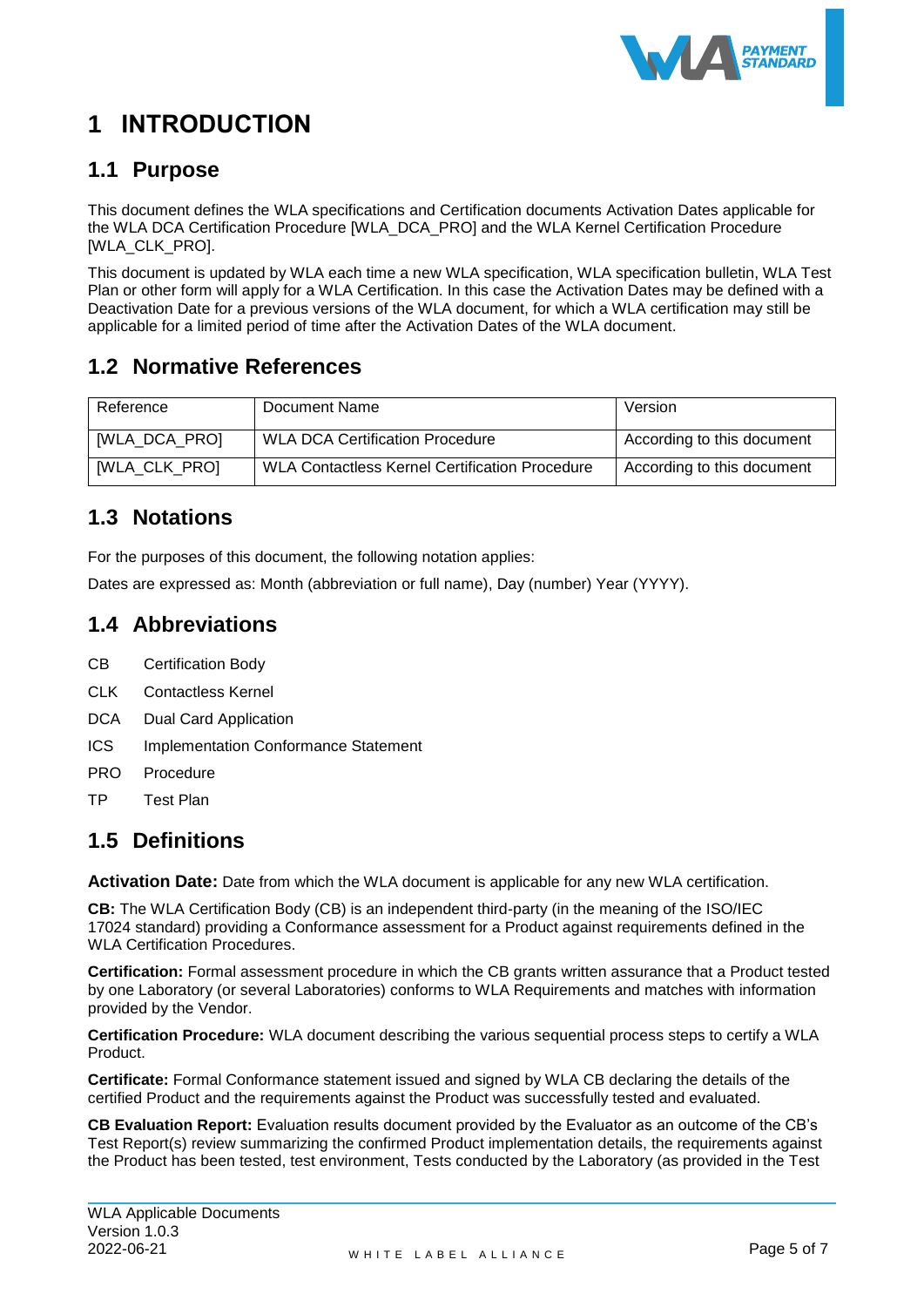

Report) and the achieved level of Conformance referring to fully passed, not-executed, not-applicable, inclusive Test Cases and/or failing Test Cases or any other non-Conformance observation(s).

**Conformance:** Neutral quality assessment activity conducted by the CB Evaluator based on objective Product evaluation criteria used by a Laboratory during testing to determine whether a Product complies with this WLA Certification Procedure and requirements set therein.

**CB Evaluator:** Qualified CB expert who is in charge of reviewing the Laboratory Test Report against the WLA requirements to determine the level of Conformance and to provide a rating of observed deviations (if any) in a signed CB Evaluation Report.

**Deactivation Date:** Date from which the WLA document is no more applicable for a WLA certification.

**Evaluation:** Process in which the WLA CB validates the Test Report obtained by Laboratory against the Test requirements defined in the Test plan to assess the Conformance of the Product against the WLA specifications and to identify whether any non-Conformance Observations need to be listed. The complete Evaluation results are summarized in the CB Evaluation Report.

**Laboratory**: Third-party test authority authorized by the WLA CB for executing the testing according to procedures and test plans defined by WLA for the Certification of Products.

**Product:** WLA DCA or WLA Contactless Kernel implementation to be tested, evaluated and certified.

**Test:** Any activity that aims at verifying the Conformance of a selected Product or process to a given requirement under a given set of conditions.

**Test Case:** A description of the actions required to achieve a specific Test objective.

**Test Report:** Document which is provided by a Laboratory containing the details and results of the Tests performed by the Laboratory.

**Vendor:** A WLA Member submitting its Product for Certification.

**WLA Member:** an entity which is member of the White Label Alliance